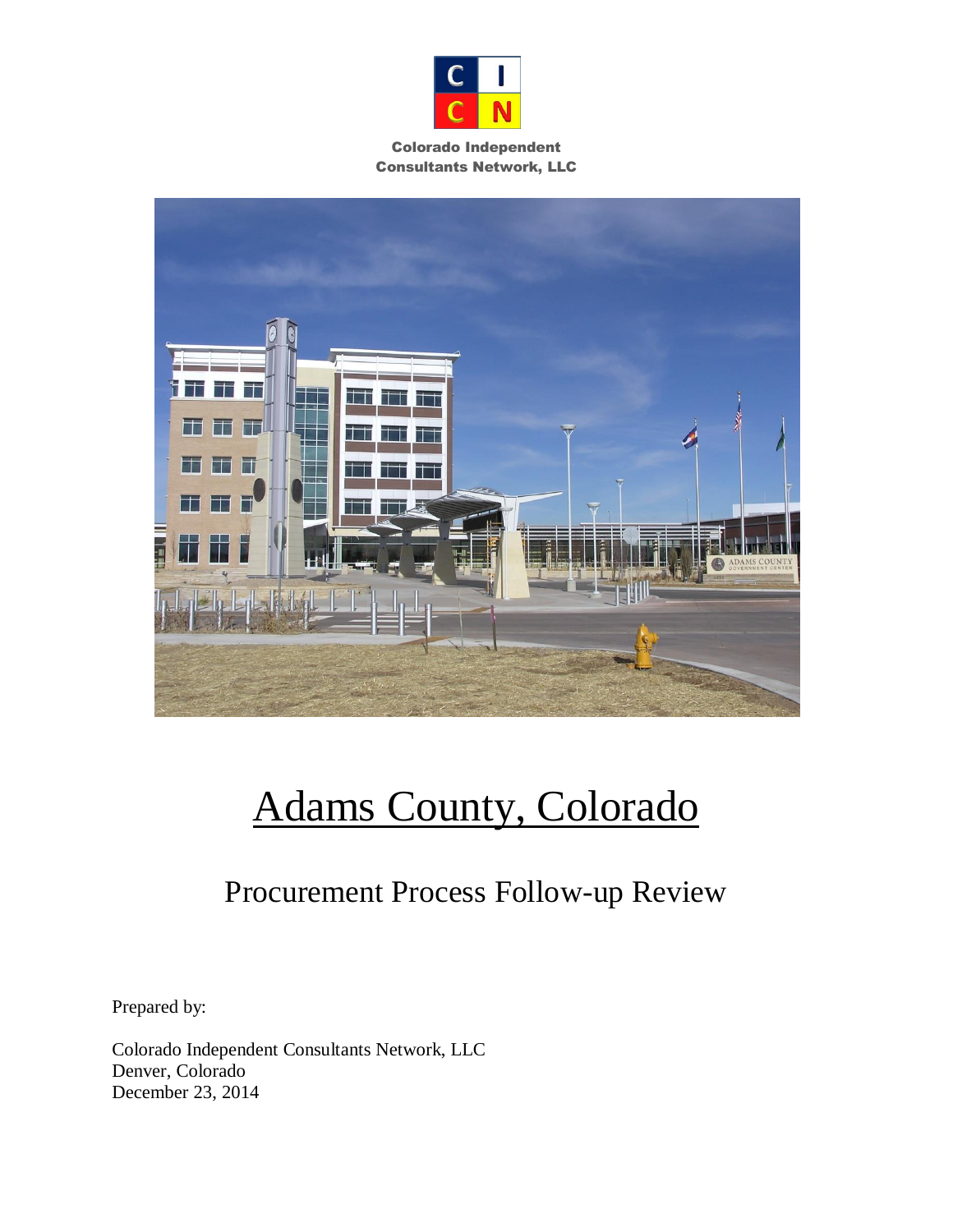

## **Table of Contents**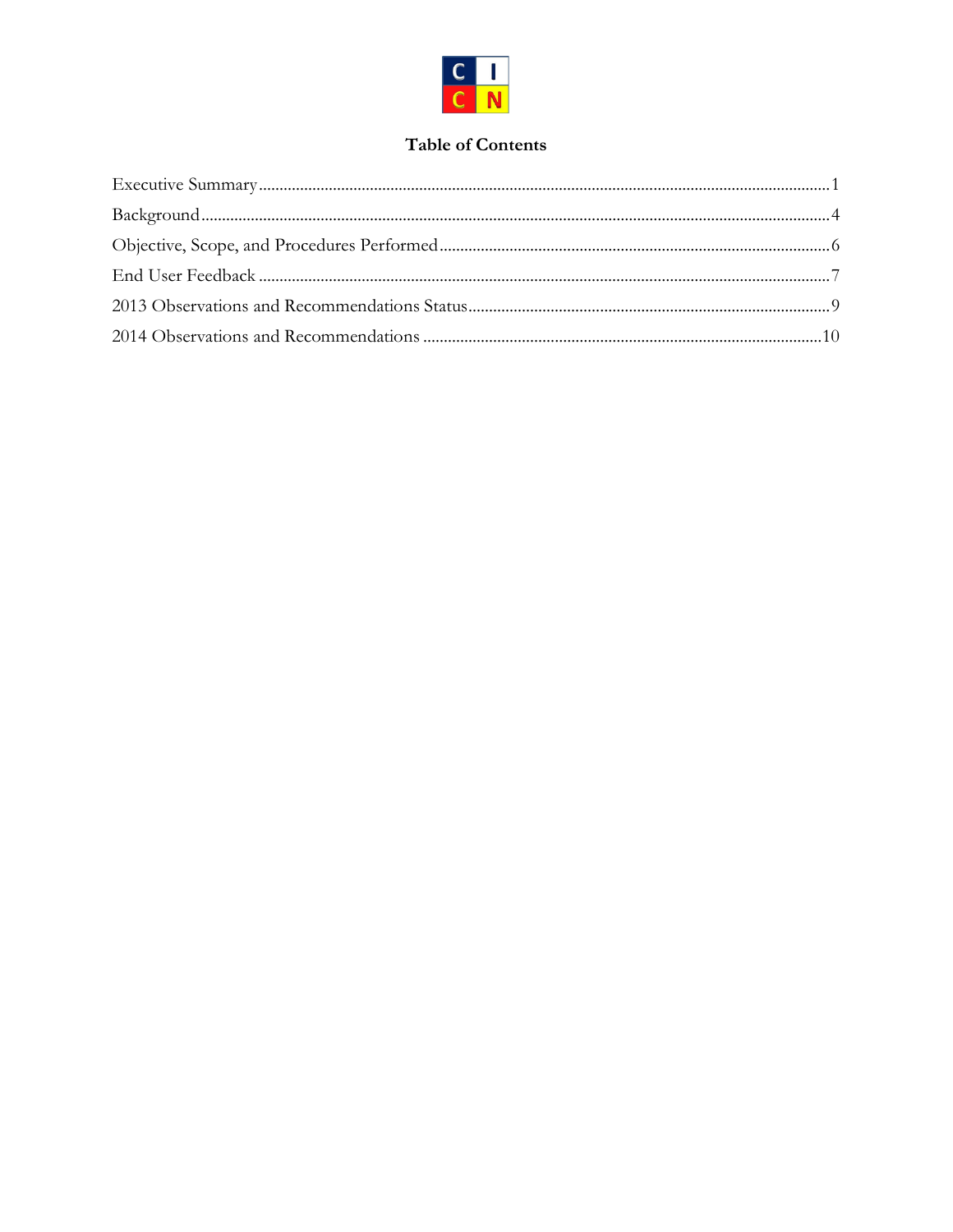

## <span id="page-2-0"></span>**Executive Summary**

Colorado Independent Consultants Network, LLC (CICN) was engaged to perform a review of Adams County's purchasing function for the purposes of instituting leading practices, improving efficiency, and implementing effective controls. The original review was performed in 2012 with follow-up reviews scheduled in 2013 and 2014. This 2014 follow-up review consisted of focus group interviews of Directors and Elected Officials, examination of judgmentally selected transactions, and review of BOCC approved Purchasing policies now available on the County inter/intra net. Each element of our review is presented in further detail in the body of this report. It should be noted that, while the Purchasing function serves to support the County, compliance with established policies is the responsibility of all County Departments and Elected Offices. Certain unresolved issues, namely solicitation of competitive bids/price quotes require the compliance of Department Directors and Elected Officials.

A Requisition Self Service (RSS) module within the JD Edwards accounting system began implementation in 2012. As of the time of our audit, all business units, with the exception of Human Services Operations in the Social Services Fund, the Clerk & Recorder's Office, and the Front Range Airport, are using this module for items purchased under a purchase order. It is the County's intent to integrate these remaining two business units in early 2015. The use of RSS allows for the automated and better controlled authorization of purchase requisitions, electronically restricting approval to authorized individuals.

In conjunction with the roll out of the RSS system, Purchasing, as evidenced by the table in *Figure 1* below, has significantly reduced the number of purchases executed via voucher since 2012, successfully promoting use of the RSS system and the centralization of purchasing.



*Figure 1: Adams County External Spending by Type*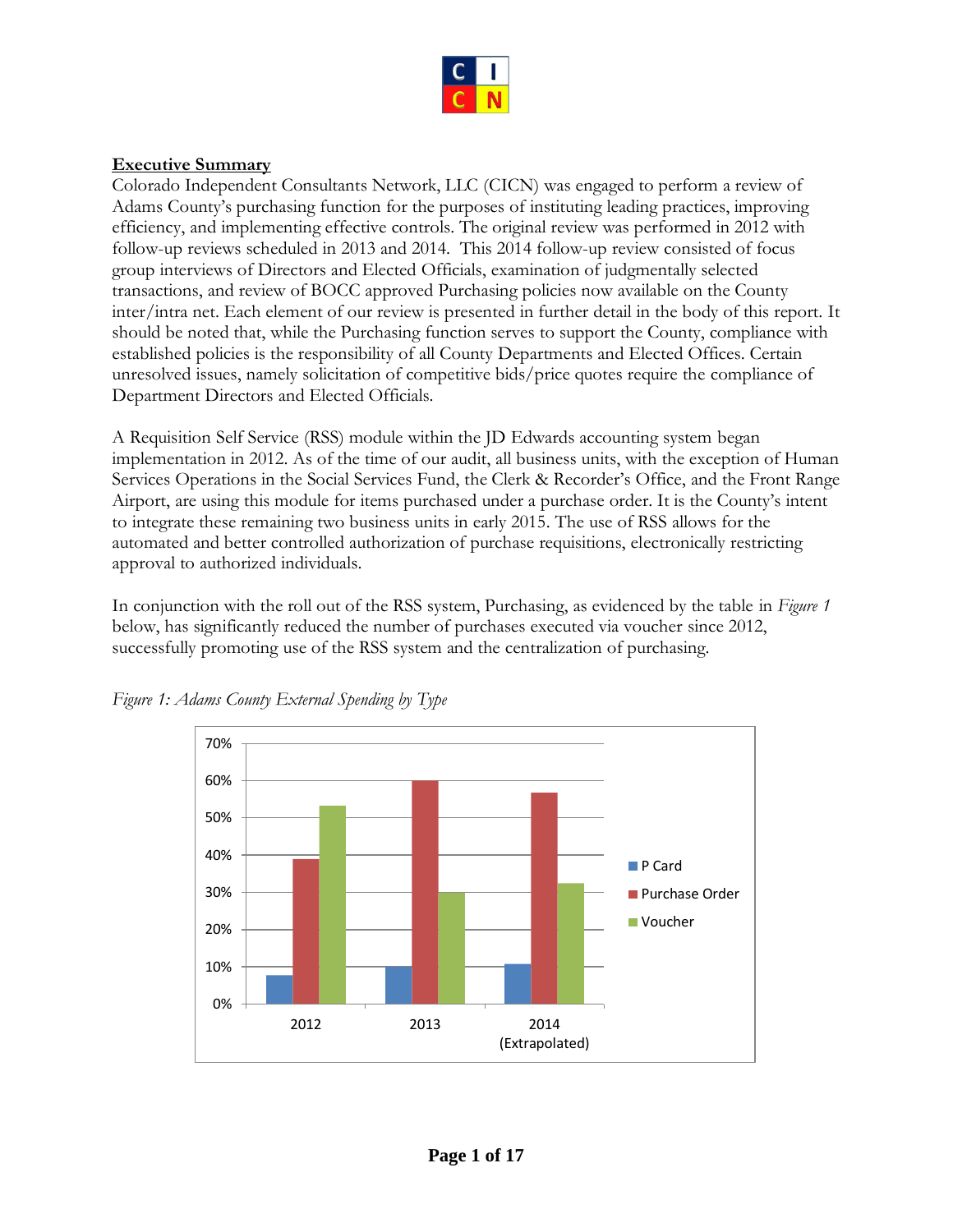

While all issues noted are repeat issues from prior years, the exception rates have consistently decreased as shown by *Figure 2*, below:





Prior year figures for insurance certificate exceptions (observation #3) are not available, due to the process deficiency noted in prior year reports (inconsistent application of insurance requirements).

During our review, we identified the following opportunities to improve controls over the Purchasing function:

## **1. Noncompliance with competitive bidding requirements**

12 percent of the 50 transactions we reviewed were not put out to competitive bidding as required. This is a decrease from the 28 percent exception rate we noted last year. We recommend the addition of data fields within the County's JD Edwards system to systematically track compliance on a go-forward basis, allowing the purchasing function to recommend competitive bidding where appropriate and/or required per policy.

## **2. Lack of Proper Authorization/ Approval Controls**

6 percent of the 50 transactions we reviewed were not properly authorized. This is a decrease from the 24 percent exception rate we noted last year. While the compliance rate for purchase approvals was strong, we noted three control weaknesses that would permit unauthorized purchases. These weaknesses include a lack of system controls over approval thresholds in JD Edwards, a lack of established dollar thresholds for manually approved invoices, and the current practice of approving batch cover sheets, rather than actual invoices.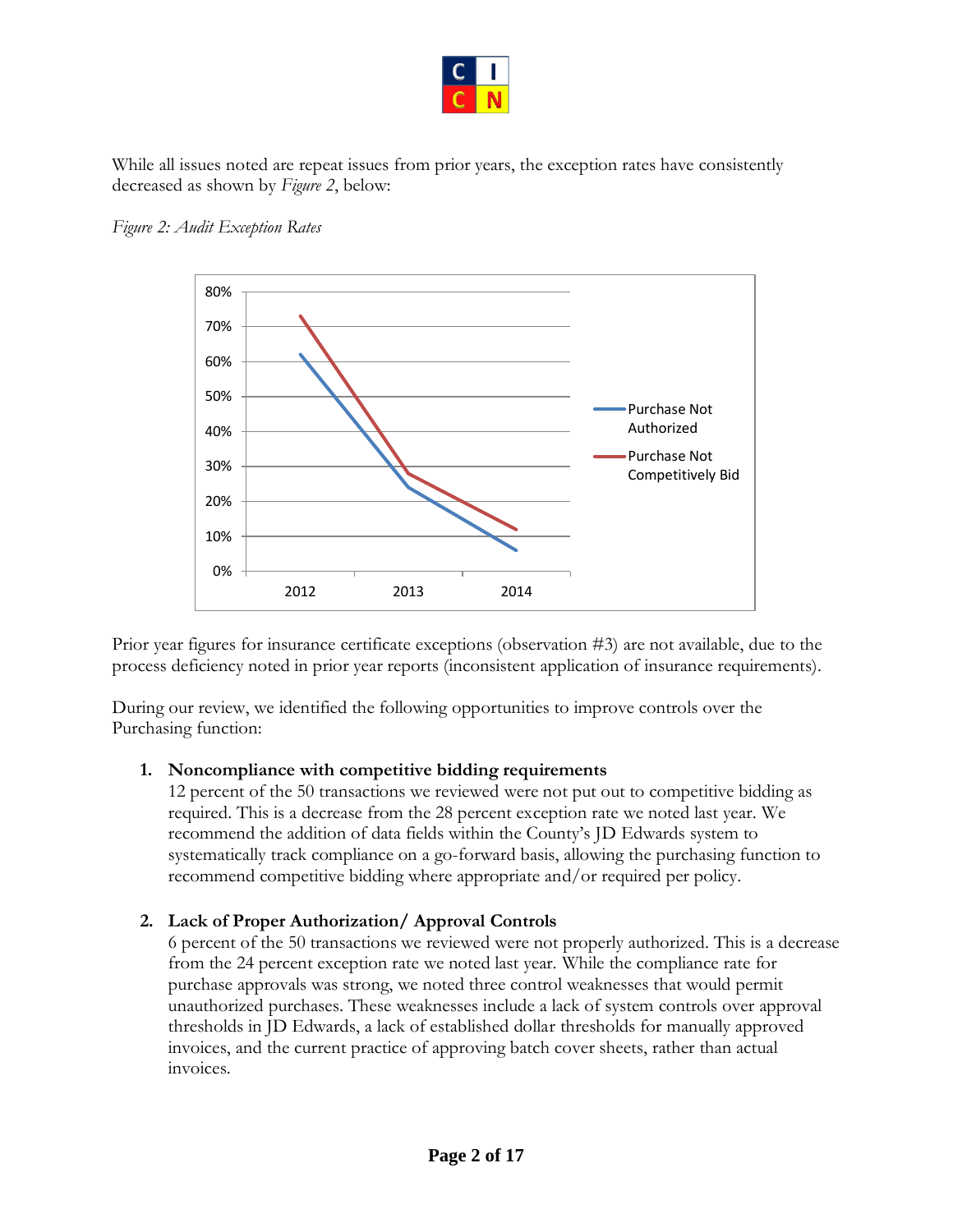

## **3. Insurance Requirement/ Enhancement of Contracting**

There is currently no standard procedure for obtaining insurance certificates, and the responsibility of obtaining such certificates is unclear (Purchasing vs. Business Unit). As a result, 36 percent of transactions we reviewed requiring insurance did not have any evidence of insurance, while 61 percent did not have evidence of insurance at the time of our selected invoice. We recommend the establishment of criteria defining when insurance certificates should be obtained and who should be responsible for obtaining them.

Additionally, as with prior years, certain services are procured using a P-Card, without defined insurance requirements that would typically be present in a contract or purchase order.

**End of Executive Summary Section**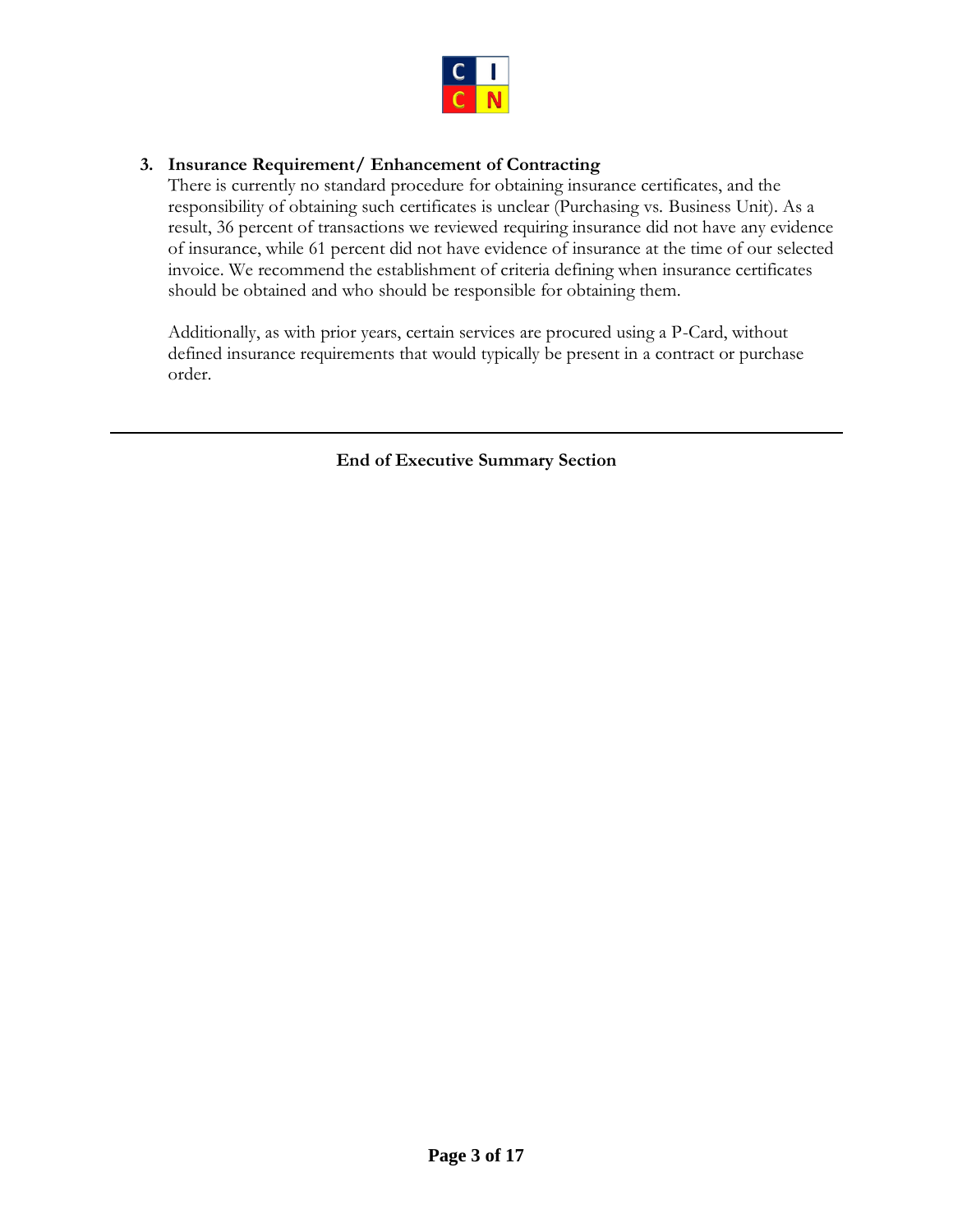

## <span id="page-5-0"></span>**Background**

The Purchasing Department, with the authorization of the Board of County Commissioners, is responsible for coordinating:

- Request For Proposal (RFPs) for goods and services over \$25,000.
- Invitations For Bids (IFBs) for goods and services over \$25,000.
- With departments and elected officials for goods and services valued between \$5,000 and \$25,000 on an as needed basis.
- Contract administration / origination / disputes.
- Research regarding State, Local, and Federal purchasing agreements the County may use to purchase goods and services.
- Equipment / services / vendor standardization.
- Purchase Order functions through the JD Edwards One World financial software package.
- Disposal of County Assets once they have exceeded their useful life.

The Department consists of seven employees: A Manager, three Contract Administrators, two Purchasing Agents and one administrative support staff. *See Figure 3: Organizational structure of the Purchasing Department*, below. The Purchasing department reports to the Director of Finance who reports up to the County Manager.





In 2014 (through 11/30/14), the Purchasing Department processed 298 purchasing projects resulting in a total spend of \$37.5M.

It is the responsibility of the Purchasing Division to buy the right quality of goods and services, in the right quantity, at the right time, from the right supplier at the maximum end-use value per dollar spent. To accomplish this, Purchasing staff must know the marketplace, determine the best way to acquire materials and services, and develop bid documents and procedures that are consistent with state and federal laws, county policies and standard procurement practices. Purchasing oversees all bid processes in excess of \$25,000 to ensure compliance with these standards and to promote goodwill and mutually beneficial relationships between the county and its suppliers. Two Purchasing Agents are certified through the Universal Public Purchasing Certification Council and a third will be certified in 2014 ensuring procurement professionals have the requisite knowledge, skills and training to assist county personnel in the purchase of required goods and services.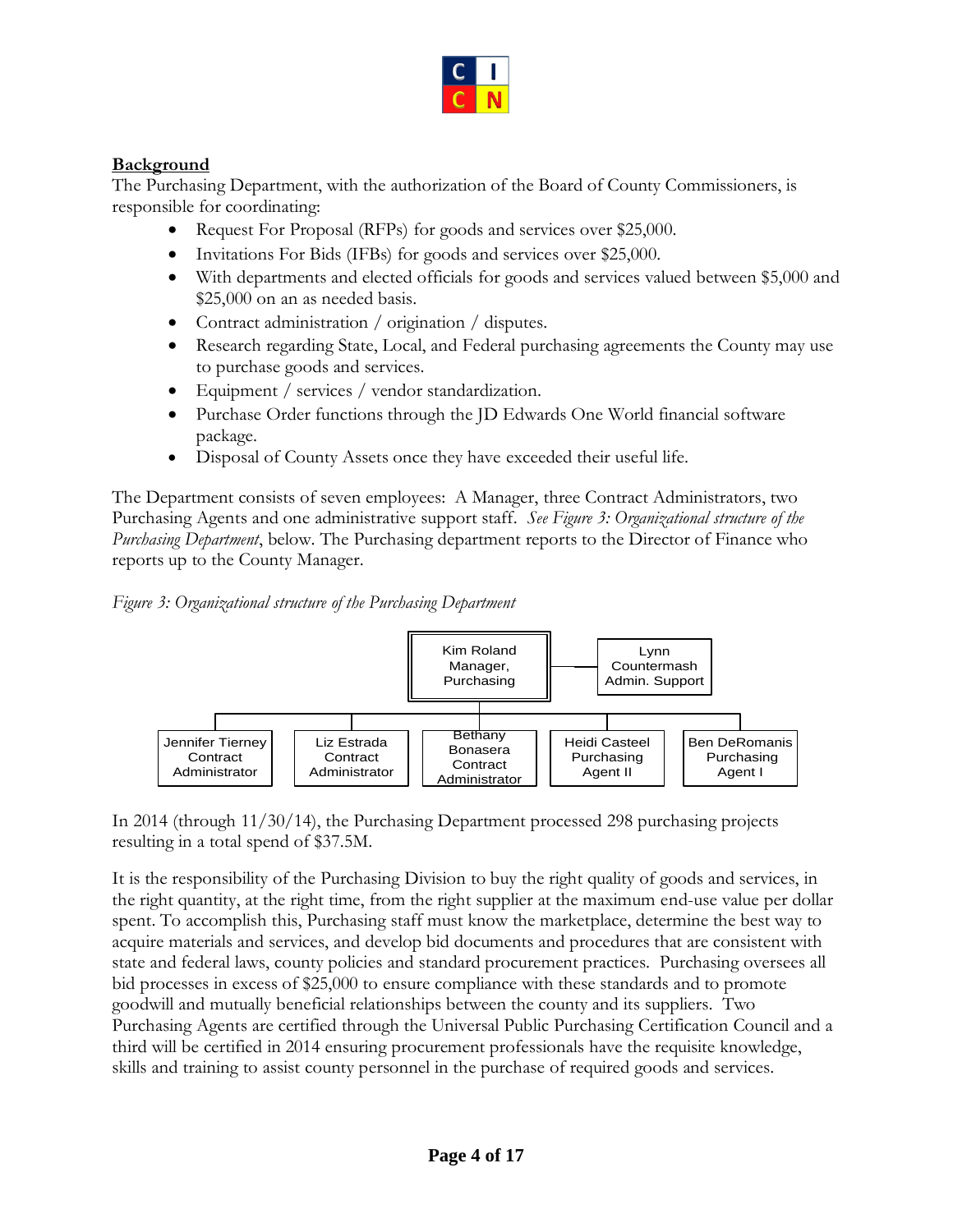

Services provided by the Adams County Purchasing Department include management and coordination of all phases of the competitive solicitation process. These include vendor research on behalf of customer departments, pre-bid conferences and meetings with vendors and contractors, the prequalification of vendors, and assisting departments in developing bid specifications and statements of work. Services also include bid document preparation, coordination of required advertising and other statutory requirements, public bid openings, bid tabulation, negotiation activities, preparation of award recommendations, issuance of award notices, contract administration, and support services related to contract processing.

Adams County Purchasing is a member of the National Institute of Governmental Purchasing (NIGP), the Rocky Mountain Governmental Purchasing Association (RMGPA), and the Colorado Front Range Multiple Assembly of Procurement Officials (MAPO). Participation in multijurisdictional purchasing cooperatives allows for volume discount prices on goods and services.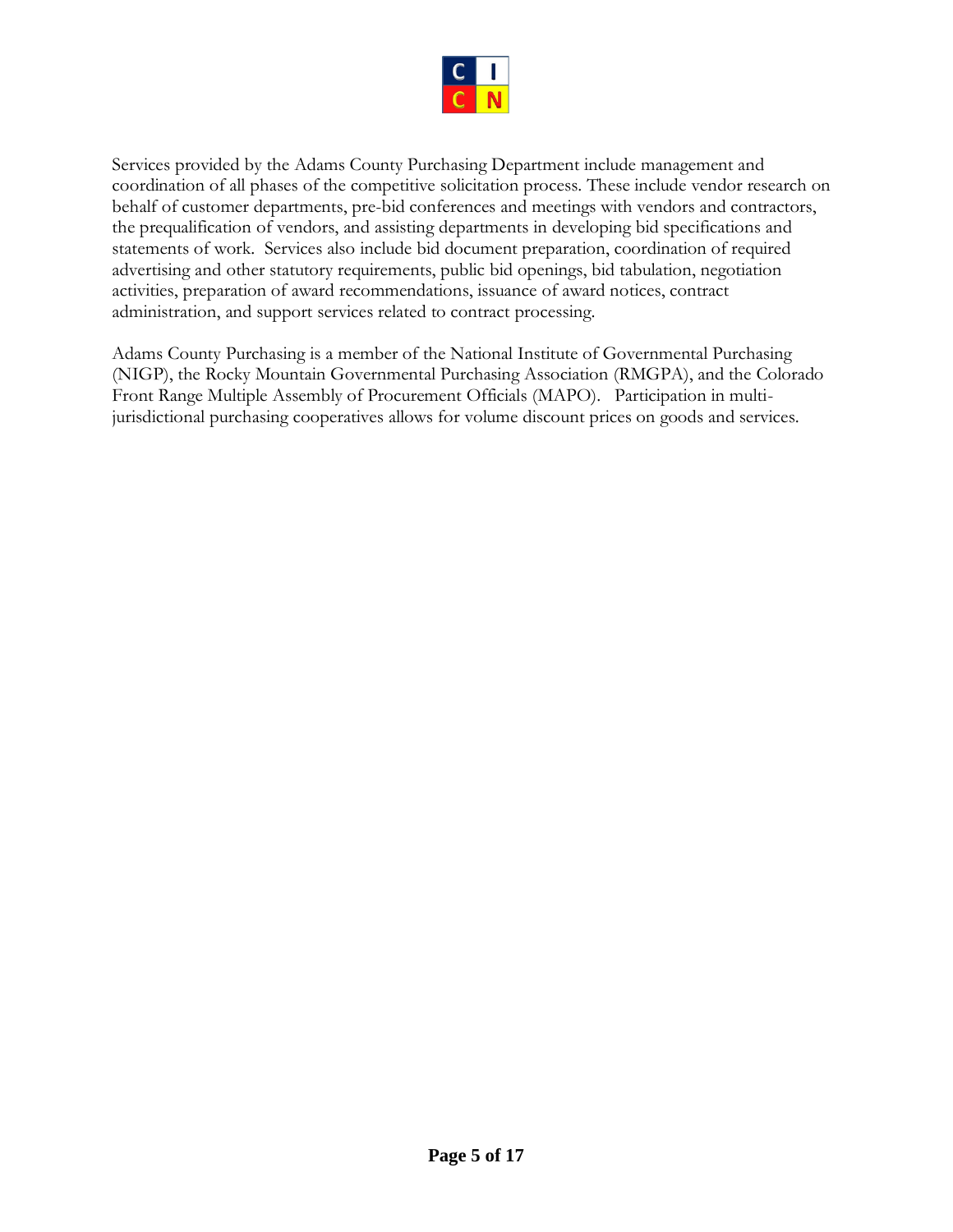

## <span id="page-7-0"></span>**Objective, Scope, and Procedures Performed**

Colorado Independent Consultants Network (CICN) was engaged to perform a follow-up audit of the 2012 and 2013 reviews of Adams County's Procurement Process. The overall objective of this project is to determine if the action items from the 2012 and 2013 reports were implemented and are being followed and whether the County can further enhance the quality, efficiency, and customer satisfaction of its contracting and procurement processes.

To accomplish our objective, we held focus group sessions with Elected Officials and Department Directors and performed detailed documentation reviews for an aggregate of 50 payment vouchers, purchase orders and P-Card transactions. The scope of our review covered all transactions from  $9/1/13$  through  $10/24/14$ . Our year-two purchasing follow-up covered transactions through 8/31/13. Our review of the process focused on bids and vendor selection for purchases in excess of \$5,000 on an annual basis, which is the dollar threshold by which competitive price quotes or bidding is required.

Our testing helped determine if bidding procedures and internal controls are operating effectively. This testing was also used to identify and research any questionable transactions.

Procedures performed during this review included the following:

- Review of purchasing process and considerations for 17 selected departments
- Testing of 50 transactions across those functions (including payment vouchers, purchase order payments and P-Cards)
- Re-assessment of the adequacy of communication between purchasing and customers
- Review of BOCC approved and published purchasing policies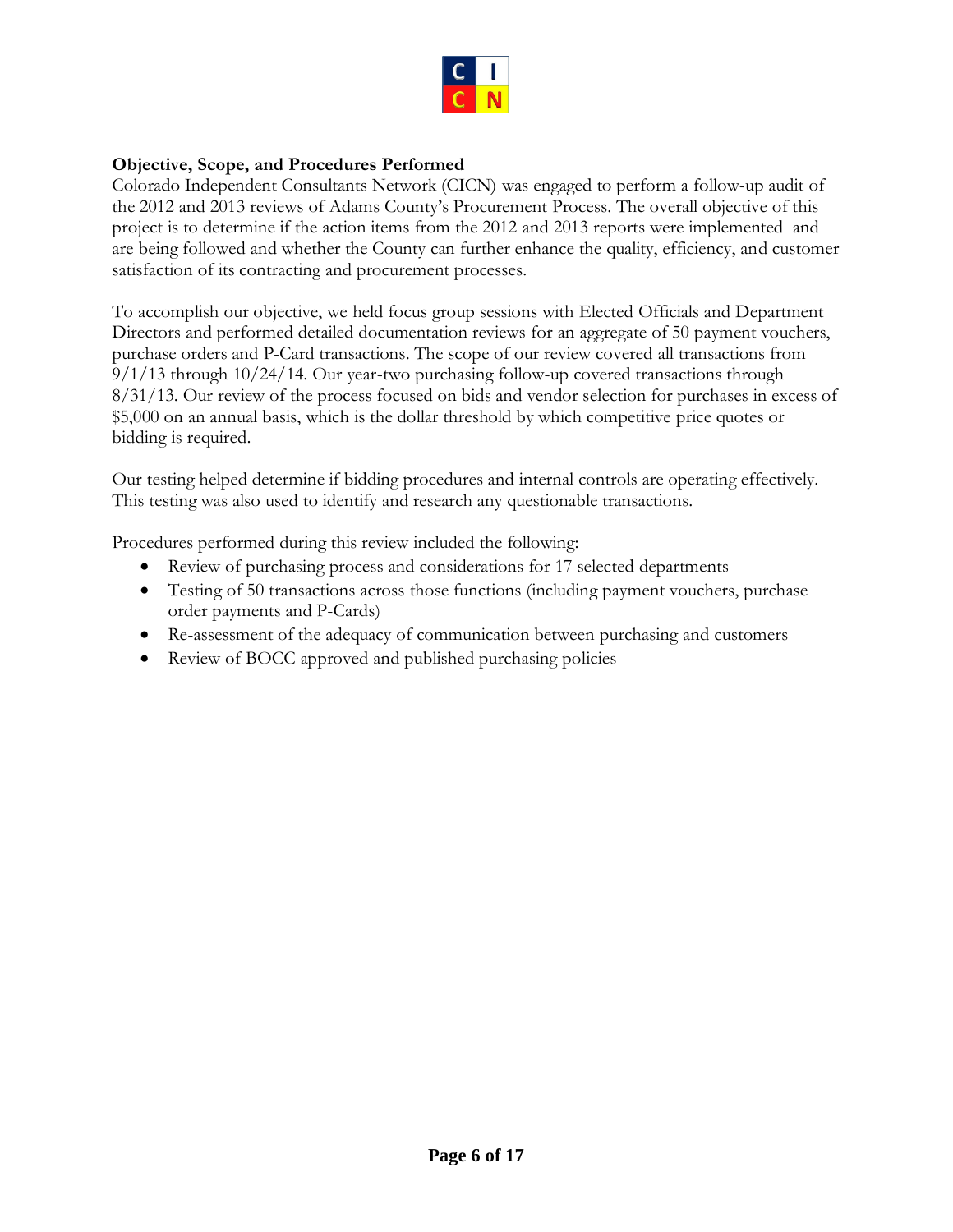

## <span id="page-8-0"></span>**End User Feedback**

One element of our review involved interviews with both process owners (Purchasing) and internal customers (Departments and Elected Offices). We conducted two focus group interviews as part of this review. These focus sessions allowed us to understand the current perception of the purchasing process and staff. In addition to facilitated group sessions, we also offered the ability for end users to provide anonymous feedback regarding their experiences with the purchasing function.

Some of the current perceptions are as follows:

## **Perceived Strengths**

- In general, most users were satisfied with the performance of the purchasing function. It should be noted that the turnout at one of the two meetings was very low, which likely indicates that users are generally satisfied with the performance of the Purchasing function. Additionally, no feedback was received in response to our solicitation efforts, furthering our belief that individuals are satisfied with the function.
- The Requisition Self Service (RSS- the automated requisition system) process was confusing at first, but is operating much smoother now
- Significant improvement has been made in purchasing communication
- Purchasing has developed a better ability to "tell the story" of the procurement process when making presentations to the Board of County Commissioners (BOCC), including the bids received, criteria used for evaluation, and results of the selection committee evaluation.
- Better teamwork noted between purchasing and other departments
- Purchasing agents were very helpful taking users through the process, including assisting infrequent users with the RSS system.
- Expanded purchasing authority limits have helped streamline the process and depoliticize purchasing decisions.
- Study session request documents and meetings have reduced the percentage of items that get postponed on the BOCC approval schedule.
- Strengthened checks and balances in the purchasing process are understood and appreciated.
- Sole source worksheet is easy to use, not overly burdensome
- Purchasing works well under tight deadlines when necessary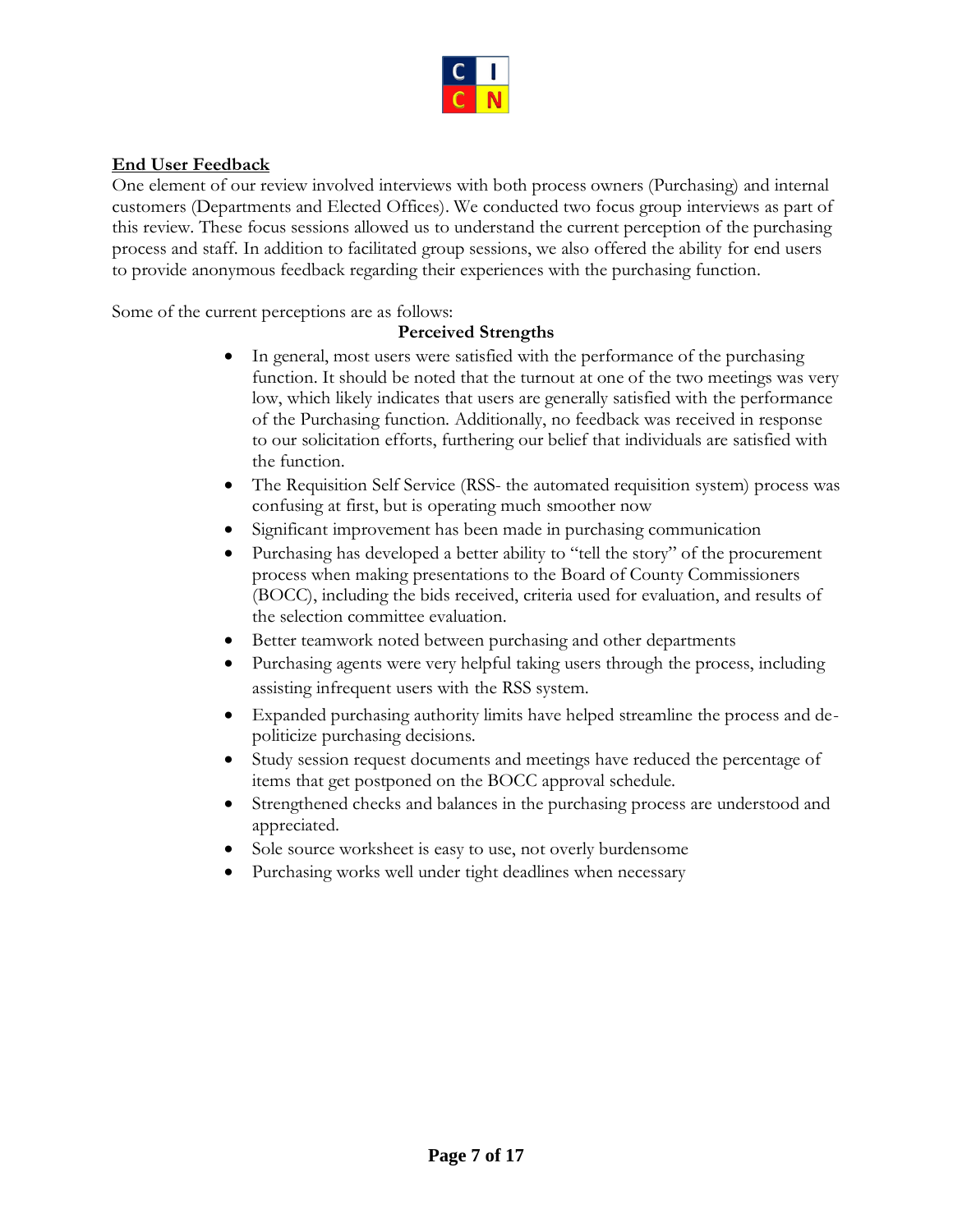

## Perceived Opportunities for Improvement<sup>1</sup>

- Some users don't know where their purchase is in the purchasing process. This is likely a training issue, as users can go into JD Edwards to see where their purchase is in the process.
- Periodically put major purchase contracts out to bid (such as copiers)
- Field personnel feel that initiative to track contract expiration dates and inform the field of upcoming contract expiration dates has not been fully implemented. Field personnel are not always recognizing contract expiration dates with sufficient time to undergo a proper bid process.
- Comment was made that having to go through BOCC slows down purchase and could politicize purchase, especially considering each department/office's budget has already been approved by the BOCC.
- Participants felt the BOCC tends to over-criticize decisions when a purchasing committee has chosen a vendor which is not the lowest bid (but which the committee has determined provides the best value to the County).
- Consider bidding out contracts prior to budget approval when demand warrants this. Contract could be contingent upon budget approval. This would allow more time to go through the bid process.

**<sup>1</sup> These are summarized perceptions resulting from our focus sessions and do not necessarily represent the views/recommendations of CICN or results of our audit procedures. To the extent we feel action should be taken by the County, we have included such items in the "Observations and Recommendations" section of our report.**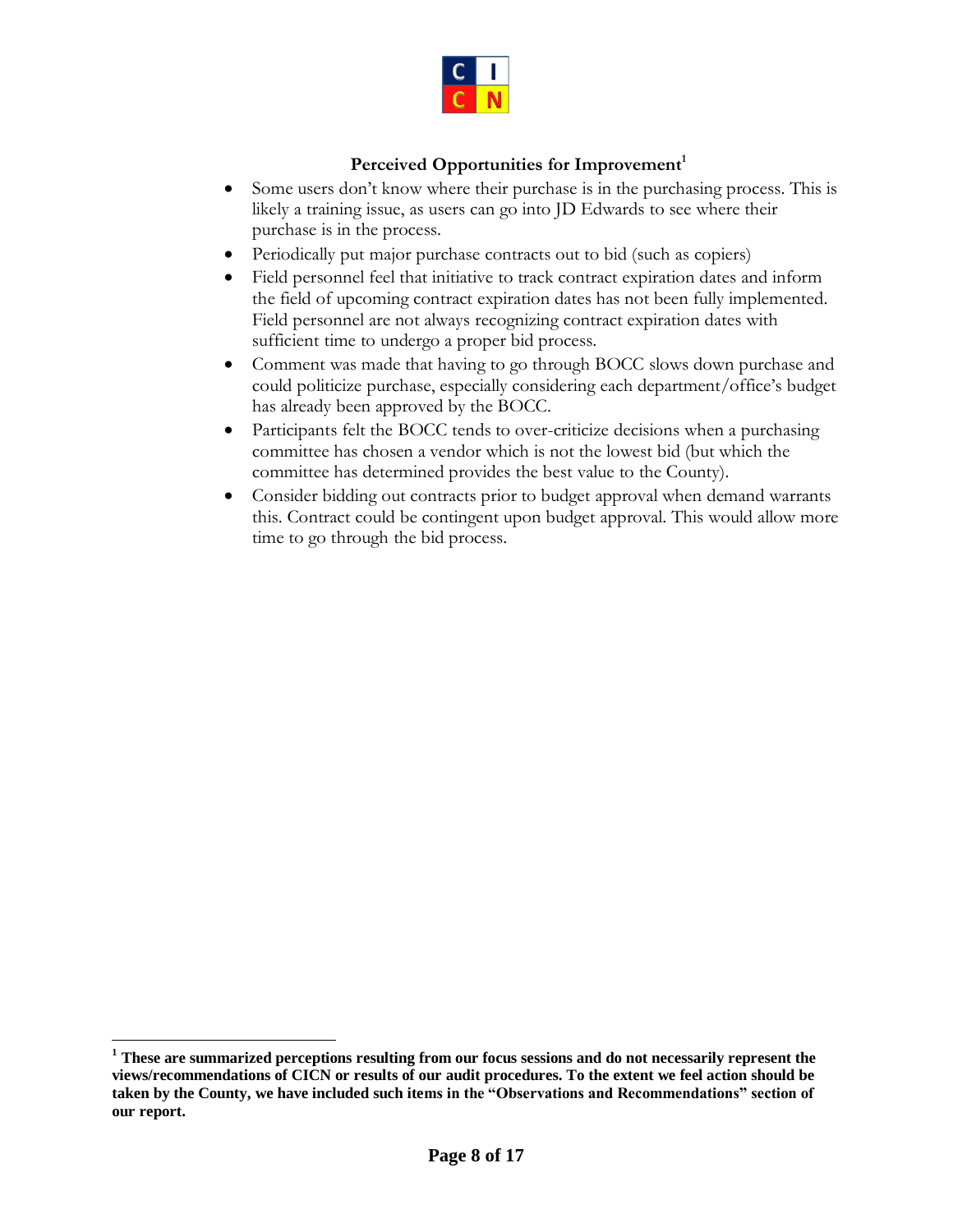

## <span id="page-10-0"></span>**2013 Observations and Recommendations Status**

As part of the process with this follow-up review, we met with purchasing management to determine the status of our 2013 observations, which are summarized in the table below (Action items represented as completed were verified by CICN):

| <b>Topic of Observation</b> |                                             | <b>Status as of December 2014</b>                |
|-----------------------------|---------------------------------------------|--------------------------------------------------|
|                             | <b>Enhancement of Purchasing Department</b> | Complete-Recommend posting primary/backup        |
|                             | Communication                               | purchasing agents for each business unit on      |
|                             |                                             | myAdams intranet.                                |
| 2.                          | <b>Centralized Document</b>                 | Exception rate cut in half. Still an issue, but  |
|                             | Retention/Competitive Bidding               | notable improvement.                             |
| 3.                          | Lack of Proper Authorization for            | Exception rate has decreased 3-Fold.             |
|                             | Expenditures                                | Preventative controls could use enhancement.     |
| 4.                          | Approval Limits                             | County Manager approval increased to \$100K.     |
|                             |                                             | Deputy County Managers set at \$50K. Current     |
|                             |                                             | levels seem appropriate.                         |
| 5.                          | <b>Consolidation Of Commodity Purchases</b> | County will keep in mind for future reference,   |
|                             |                                             | but removed from short term plan.                |
| 6.                          | Insurance Requirements/ Enhancement Of      | As with our 2013 follow up, Facility Operations  |
|                             | Contracting                                 | has not provided the necessary list of potential |
|                             |                                             | service providers to be vetted. Additionally, we |
|                             |                                             | noted a number of instances where proof of       |
|                             |                                             | insurance was either never obtained or not       |
|                             |                                             | updated.                                         |
|                             | P-Card Issues                               | No P-Card specific issues noted.                 |
|                             |                                             |                                                  |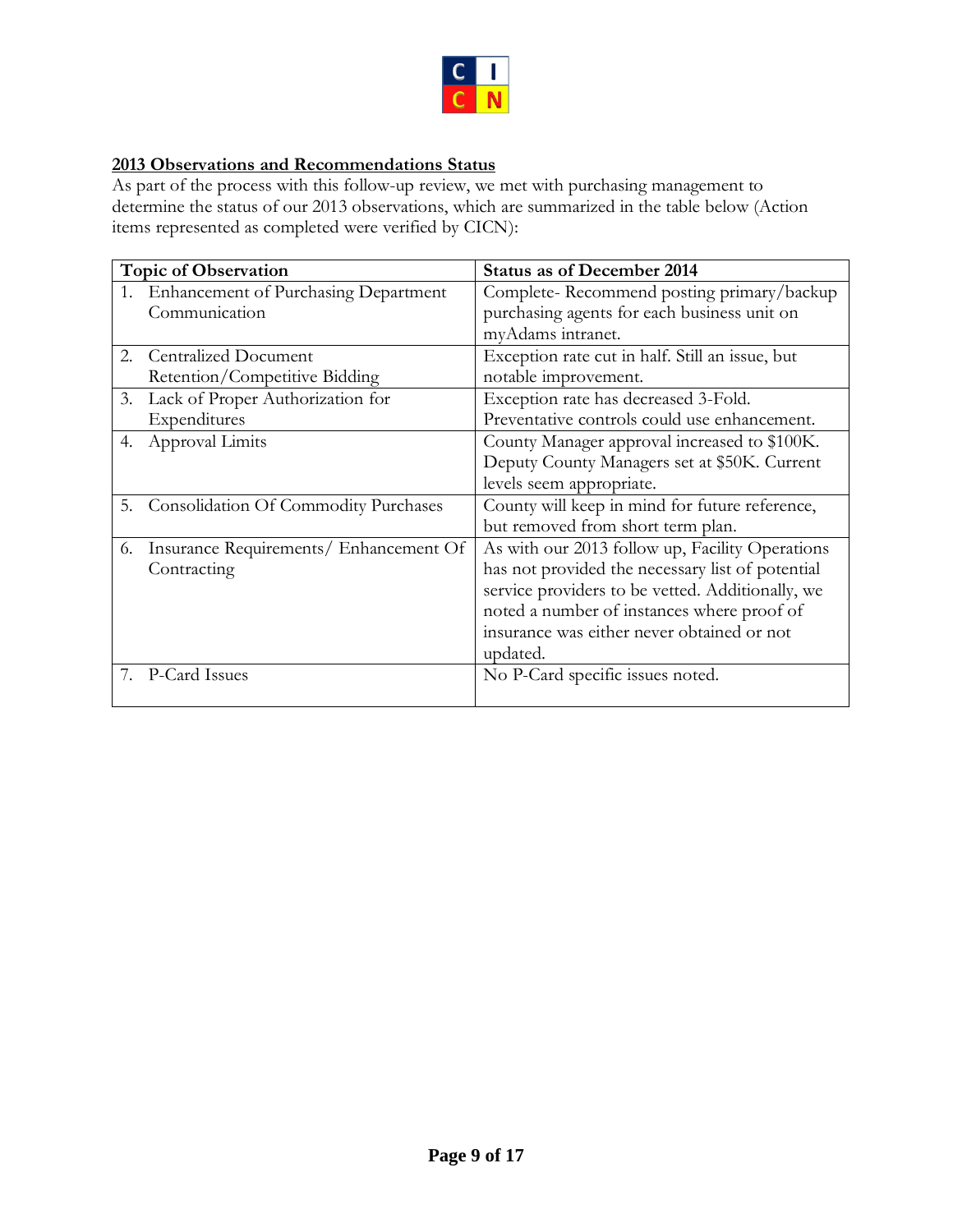

## <span id="page-11-0"></span>**2014 Observations and Recommendations**

Our observations are summarized in the table below and presented in detail on the following pages. More specifically during the course of our review, we have come across various opportunities to continue to improve the purchasing function. Our recommendations are based on our experience in internal audit, as well as best practices from other purchasing functions. These recommendations have been tailored to consider the specific needs of Adams County.

| <b>Topic of Observation</b>                            | Detail on<br>Page |
|--------------------------------------------------------|-------------------|
| 1. Noncompliance with competitive bidding requirements |                   |
| 2. Lack of proper authorization/approval controls      |                   |
| 3. Insurance Requirements/Enhancement of Contracting   |                   |

**All issues noted on the following pages are repeat issues from our 2012 and 2013 (issued 1/17/14) reports. The extent to which progress has been made on these issues, if any, is noted within the specific issue section.**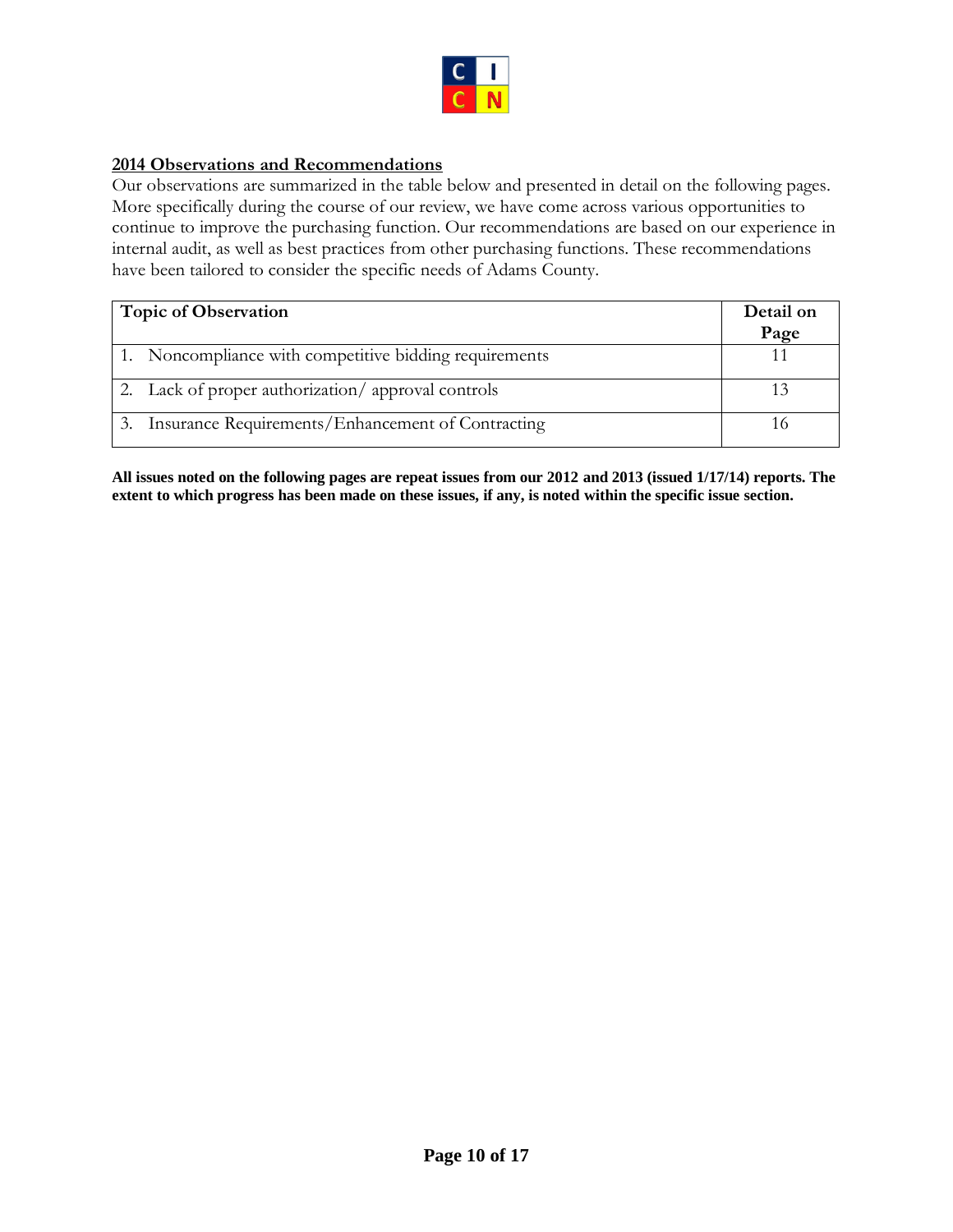

## <span id="page-12-0"></span>**1. Noncompliance with competitive bidding requirements**

Issue:

12 percent of purchases were not put out to competitive bidding/price quotes as required. This is a decrease from the 28 percent exception rate we noted last year. Three of the six exceptions were known issues where the County plans to put the expenditures out to bid in the near future. Two of the exceptions involved purchases for which there was no evidence of competitive bidding. The remaining exception was a sole sourced purchase, for which a sole source justification form (Appendix F to Purchasing Policies) was not completed and approved by the County Manger. It should be noted that while this purchase was made with the assistance of the purchasing division, the majority of exceptions to this testing attribute originated outside the centralized purchasing function.

During the course of our testing, we noted several instances where multiple departments use the same vendor, and are likely unaware of the total spend or economies of scale that may be realized through competitive bidding of common purchases.

## Risk:

Presently it is not possible to verify that competitive bids occurred as required for all purchases initiated by departments and elected officials between \$5,000 and \$25,000 in annual spend. Competitive bidding helps ensure the county receives good value for taxpayer dollars, while centralized document management ensures the county is adequately protected with vendor insurance policies and appropriately indemnified in all contract documents.

## Recommendation:

All contracts, including single sourced contracts, should be put out to bid, at a minimum every 3-5 years to ensure the County is receiving the best value for goods and services, and that no other vendors can adequately provide goods/services that are currently single sourced. We recommend the competitive bidding thresholds be re-emphasized to key personnel in all departments/elected offices.

To systematically test competitive bidding compliance in the future, the County may consider adding a "date of last competitive bid" field to the JD Edwards system. This could be used to prompt periodic competitive bid processes or to better manage total vendor spend. Using a combination of "date of last competitive bid" and "total vendor spend", Purchasing could alert users of the potential need for competitive bidding. In cases where total vendor spend consists of a large volume of relatively small dollar items, the business units may be unaware of their total vendor spend and competitive bidding considerations.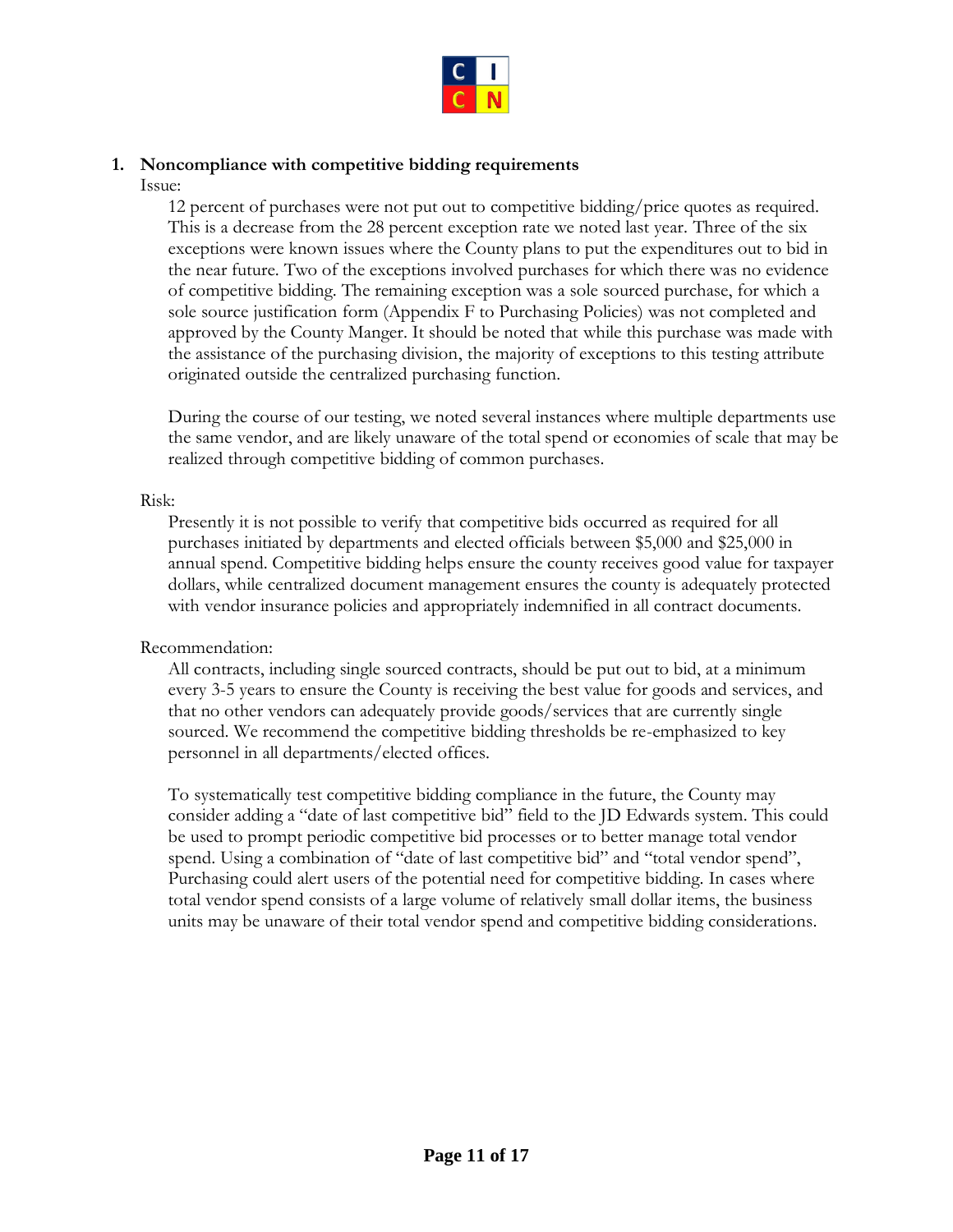

## Management Response:

*2012- We agree that there needs to be centralized contract management and storage of documents. This will take the cooperation of Elected Officials, Department Heads and the County Attorney's Office. We understand this report will be forwarded to these individuals for review and comment.* 

*Purchasing will assume responsibility for retention and storage of related documentation. As part of this purchasing study, CICN will conduct follow-up testing in 2013 and 2014 to assess compliance.* 

*It is anticipated full adherence to the requirements proposed in this recommendation will take time. Additional staffing may be required to fulfill the increased administrative responsibilities.*

*2013- We have made significant improvement in this with the implementation of RSS. As we finalize the*  rollout of RSS, this will further reduce non-compliance. Some of these were also missing documentation of *single source purchases. We will develop a formal process to enhance the process of documenting single source purchases and defining who is responsible for providing the justification.*

2014- As we finalize the implementation of RSS with all departments, we will begin the review of all contracts processed through purchasing and the total spend associated with these and single sourced suppliers.

Having a 3-5 year review all contracts for potential solicitations is reasonable, if deemed prudent by Management. However, not all single/sole sourced agreements will require a solicitation, as per Purchasing Policy Appendices E and J.

Responsible Party: Kim Roland, Purchasing Manager

Completion Date: 6/30/15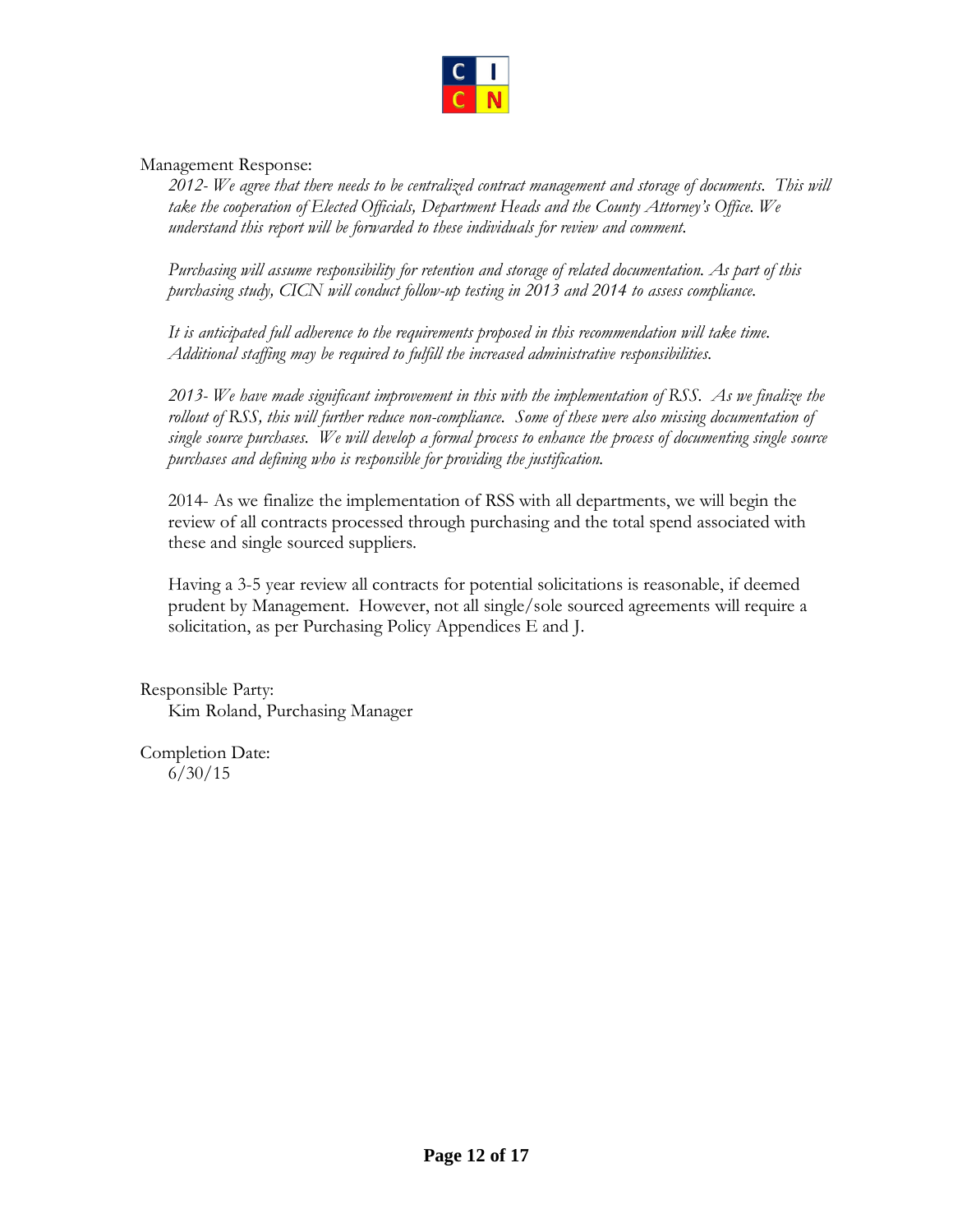

## <span id="page-14-0"></span>**2. Lack of Proper Authorization/ Approval Controls**

Issue:

6 percent of the 50 transactions we reviewed were not properly authorized. This is a decrease from the 24 percent exception rate we noted last year. Two of the three exceptions involved the approval of purchases by individuals who were not officially authorized to approve the purchase. The third involved delegated approval in excess of the \$10,000 allowable delegation limit permitted by policy #1010.

While the compliance rate for purchase approvals was strong, three controls contain weaknesses that permit unauthorized purchases.

- a. For purchase orders: There are no electronically imposed dollar approval limits within the JD Edwards (JDE) Requisition Self Service (RSS) module for purchase requisitions. This allows any approver within JDE (so long as they can approve for the designated business unit) to approve purchases in excess of authorization levels per policy #1010. Additionally, there is no documentation evidencing the official delegation of authority from a Director/Elected Official to their subordinates.
- b. For vouchered payments: Signature authority is a manual process, by which lists of authorized signatories are maintained. The control is set up in an "all or none" fashion, in that any authorized signatory has unlimited approval authority. Unlimited signature authority is necessary for purchase orders, where the purchase has presumably already been approved at the authorized level. In this case, the signature on the invoice indicates receipt of the goods/services.
- c. For vouchered payments: As part of our 2012 report, we recommended discontinuing the practice of signing batch cover sheets in lieu of invoices, based on the assumption that a reviewer is more likely to perform a more detailed review if they need to physically view each invoice (which would be necessitated by a requirement to sign the individual invoices). The original management response stated this process was being phased out; however, our testing noted the practice was still prominent.

## Risk:

Unauthorized or inadequately authorized transactions may not be properly reviewed to ensure the legitimacy of the expenditure and due diligence in the purchasing decision.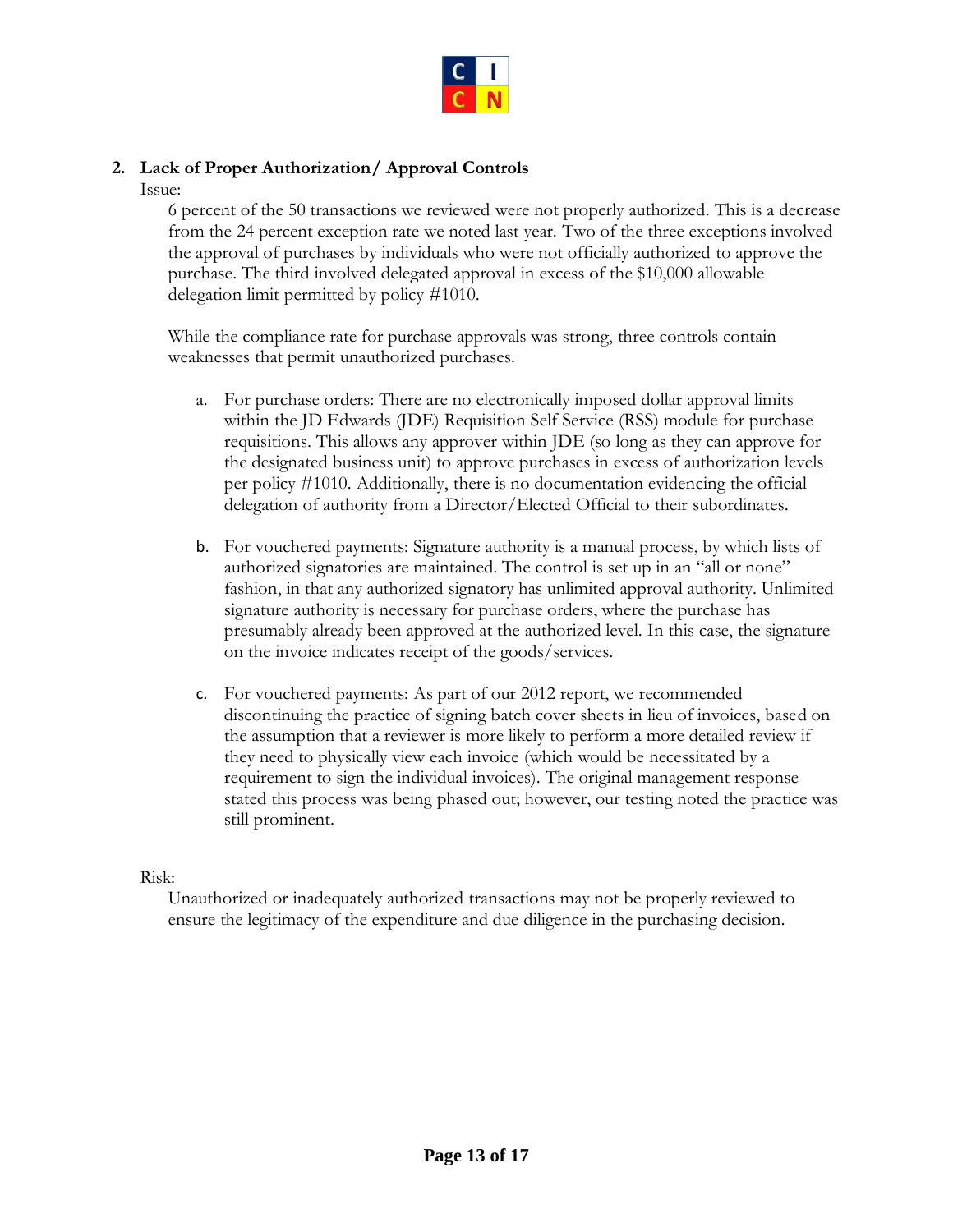

Recommendation:

Authorization levels in the RSS system should be restricted to mirror those per policy #1010 (which generally limit the amount of delegated authority to \$10,000). Exceptions can be made for Directors and Elected Officials, who need unlimited authority to create requisitions resulting from Board approved contracts.

Delegation of authority within the RSS system should be evidenced by an e-mail or other official correspondence by the authorized individual.

For payment vouchers, approval limits should be established in accordance with Policy #1010. These limits should be incorporated into the signature approval matrix.

We recommend the process of batch approval be discontinued and replaced with individual transaction approval in accordance with the approval authority matrix.

## Management Response:

*2012- With the implementation of the JD Edwards RSS (Requisition Self Service) this issue should be resolved through electronic signatures. All invoices are being forwarded to Department Heads and Elected Officials for approval. All vouchers that are processed outside of RSS will be required to have the appropriate authorized county employees' signatures and follow the approval authority matrix.*

*The process of signing batch cover sheets as an approval process is being phased out. P-card cover sheets are still signed by management and attached to receipts.*

*2013- As we further reduce the number of transactions that are handled through the remote voucher process, this situation will continue to improve. Alternatively, we will look to what changes we need to make to our policies for small dollar (<\$2,500) transactions and the possibility of returning non-compliant transactions for entry into RSS.* 

## 2014-

Item a: We will review current policies and practices to determine best approval authorization requirements within the JD Edwards system. Once established the proper approval requirements will be communicated.

Item b: The County has several ways to pay vendors including p-cards, the automated RSS system and vouchers. The internal audit did identify that voucher payments for items not going through the RSS system rely on a manual process for signature authority. In response to the observation, our  $A/P$  staff will monitor batch vouchers not processed via the centralized RSS procedure for the spending thresholds per purchasing policy #1010. Items above the director level signature authority will require approval by higher levels as appropriate and outlined in policy. The  $A/P$  staff will let management know when manual process vouchers pass those limits without proper signatures or attached contracts demonstrating that higher level approvals have been made. Before payment, those proper approvals will be documented and/or obtained.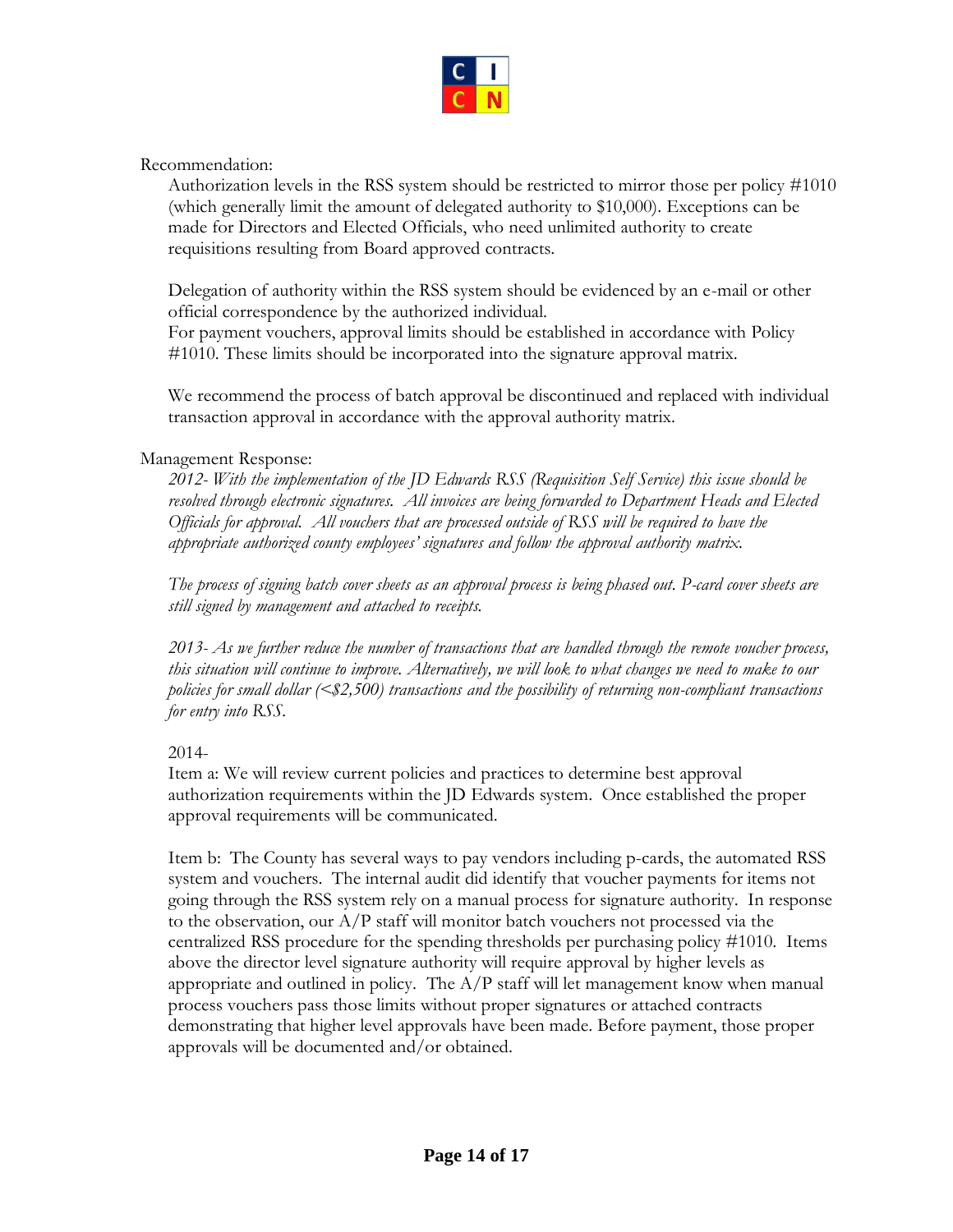

Item c: The County has a process to make payments via vouchers that are not practical to be made via the p-card process or the RSS process. Our procedure combines such vouchers to be paid together with others in a batch. Invoices or payment requests are required to back up these transactions. The batch cover sheets listing the individual transactions require the signature of appropriate management and will be monitored for to comply with the purchasing levels in policy #1010. Individual items over limits will be forwarded to management for appropriate approvals. Management understands that it is the responsibility of directors, elected officials and their appropriate delegates to sign off on the batch cover sheets demonstrating their approval. Management is comfortable with the current process and maintains that signing each attached item provided as backup would provide very little additional benefit. While the Finance Department continues to emphasize the use of the RSS process, the County needs to maintain some level of the manual batch processing of vouchers to efficiently and effectively pay for items the County needs.

## Responsible Party:

Item a: Kim Roland, Purchasing Manager Item b: Mary Ha, General Accounting Manager Item c: Mary Ha, General Accounting Manager

Completion Date: 6/30/15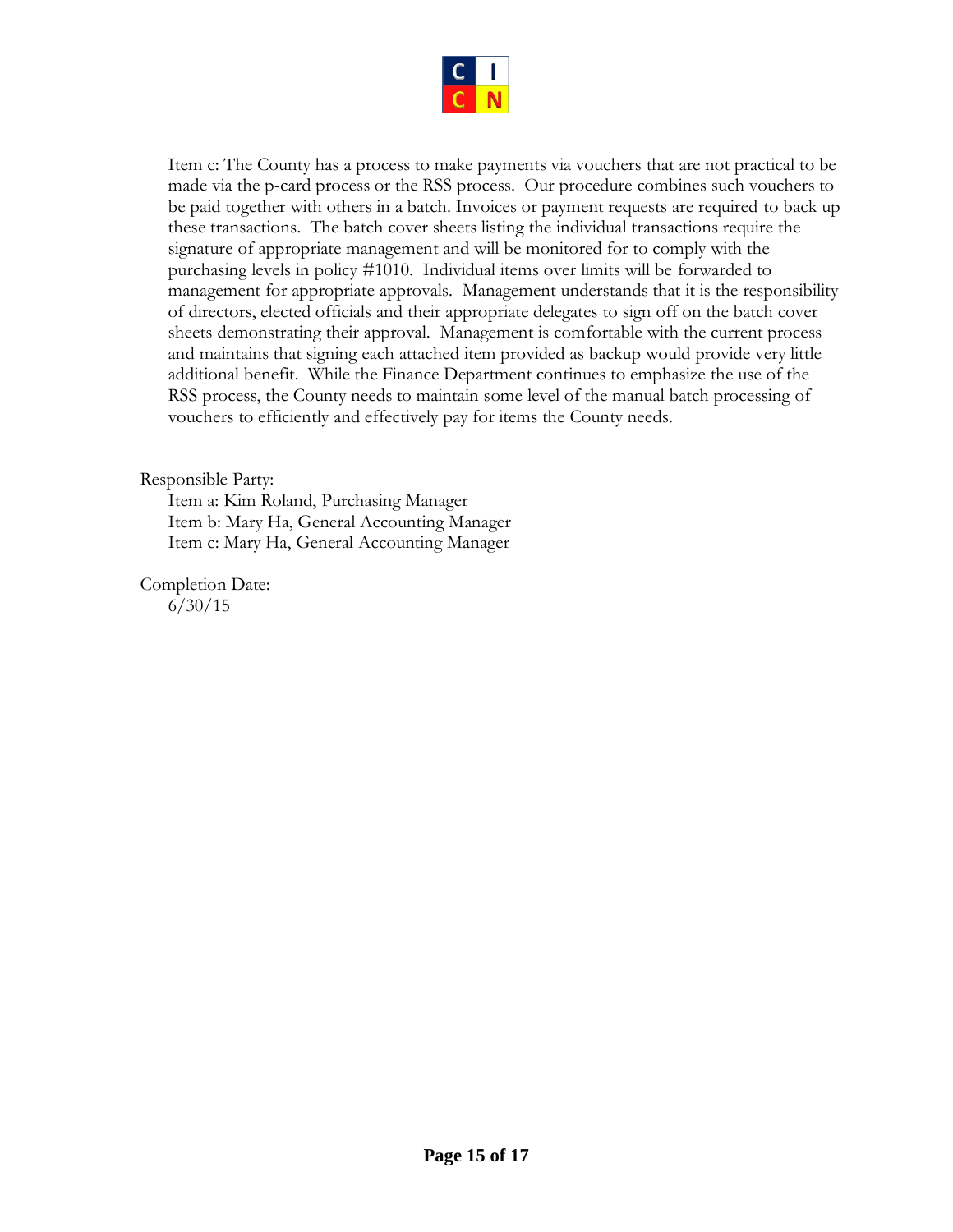

## <span id="page-17-0"></span>**3. Insurance Requirement/ Enhancement of Contracting**

Issue:

There is currently no standard for obtaining insurance certificates. At times they are requested from the vendor prior to start of work, other times documentation is never requested (though the vendor is typically contractually obligated to have specified insurance). Additionally, it is unclear whether the responsibility for obtaining insurance certificates lies with the business unit or the centralized purchasing function. As a result, 36 percent of purchases requiring insurance did not have any evidence of insurance, while 61 percent did not have evidence of insurance at the time of our selected invoice. The latter is inclusive of the 36 percent that had no proof of insurance. These exception rates indicate a greater diligence to initially obtain insurance certificates at the time of contract, with a lesser compliance around renewal certificates.

Additionally, based on our 2012-2014 interviews with departments, elected officials, and purchasing personnel, a number of vendor relationships are governed by informal price sheets or vendor initiated contracts. These informal arrangements and outside contracts normally do not provide the same level of protection as county initiated contracts approved by the County Attorney's Office. P-Card purchases of services do not require a contract with indemnities, insurance, etc.

## Risk:

The county may be liable for claims involving an uninsured or insufficiently insured vendor, or where insurance provisions have not been formally defined.

## Recommendation:

Due to the cumbersome task of obtaining and maintaining continued proof of insurance from vendors, the County should establish guidelines for when proof of insurance must be obtained. This guidance could include, for example, whether or not a vendor will be altering county structures, or engaging in other activities with greater potential for loss. While the dollar value of contracts could also be used as more objective criteria in this judgment, caution must be exercised, as relatively lower dollar expenditures may still carry high risk of loss/damage. Additionally, the responsibility for obtaining insurance certificates (Purchasing vs. Business Unit) should be established. Regardless of responsible party, insurance documentation should be centrally stored in the County's document management system. Once established, this guidance should be incorporated into policy #1079, Insurance and Bond Requirements.

Consideration should be given to set-up multiple vendors that are pre-approved for use based on insurance, contracts, prices, etc., so that the user departments can select them as needed. Services performed by a vendor on County property should not be allowed to be contracted for with a P-Card (though vendor invoices for said work could be paid via pcard). All contracts should be reviewed by the county attorney prior to execution.